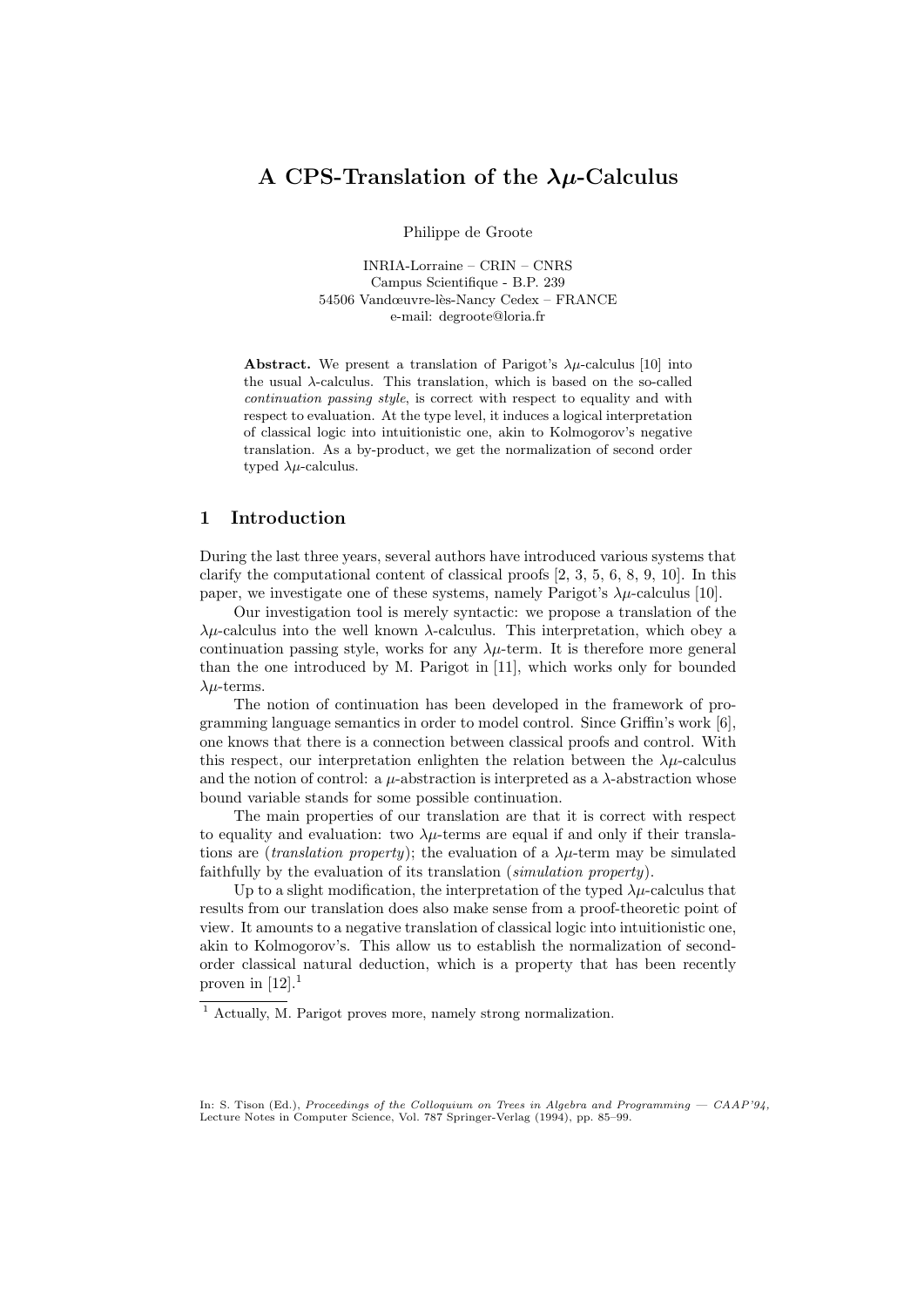The remainder of this paper is organized as follows. The next section is a short introduction to Parigot's  $\lambda \mu$ -calculus. In Section 3, we define our translation of the  $\lambda \mu$ -calculus into the  $\lambda$ -calculus, and we prove its correctness with respect to equality. In Section 4, we address the problem of the correctness of the translation with respect to evaluation. The proof-theoretic interpretation of the translation is investigated in Section 5. Finally we present our conclusions in Section 6.

# 2 The  $\lambda\mu$ -Calculus

This section is a short introduction to the  $\lambda \mu$ -calculus. The reader may refer to [10, 11, 12] for further details.

The  $\lambda \mu$ -calculus, introduced by M. Parigot in [10], extends the  $\lambda$ -calculus in order to give an algorithmic interpretation to classical proofs. This interpretation is based on cut-elimination as it is in the case of intuitionistic logic. Nevertheless, in addition to the so-called logical reductions of intuitionistic logic, some other kind of reduction is needed in order to handle the double-negation rule of classical logic. This gives rise to an extension of the syntax of the  $\lambda$ -calculus (addition of  $\mu$ -abstractions and named terms), and to a new notion of reduction (the one of structural reduction).

The terms of the  $\lambda \mu$ -calculus ( $\lambda \mu$ -terms, for short) are built from two distinct alphabets of variables: the set of  $\lambda$ -variables, and the set  $\mu$ -variables. The raw syntax of the language is given by the following grammar:

$$
T \ ::= x \mid (\lambda x. T) \mid (TT) \mid (\mu \delta. T) \mid [\delta] T,
$$

where x ranges over  $\lambda$ -variables, and  $\delta$  ranges over  $\mu$ -variables. A  $\lambda \mu$ -term of the form  $\mu\delta$ . T is called a  $\mu$ -abstraction, and a  $\lambda\mu$ -term of the form  $[\delta]$  T is called a named term. The operator  $\mu$  is a binding operator as is  $\lambda$ . Therefore, the free occurrences of a  $\mu$ -variable  $\delta$  in T become bound in  $\mu\delta$ . T. In order to be protected from clashes between free and bound variables, we adopt Barendregt's variable convention [4] for  $\mu$ -variables as well as for  $\lambda$ -variables.

The reduction relation of the  $\lambda \mu$ -calculus is induced by three different notions of reduction. The first one is the usual notion of reduction  $\beta$ :

$$
(\lambda x. M) N \to M[x:=N]
$$

where  $M[x:=N]$  denotes the usual capture-avoiding substitution.

The second notion of reduction is the one of structural reduction. This notion may be intuitively explained as follows: in a  $\lambda u$ -term  $\mu \alpha$ . M of type  $A \rightarrow B$ , only the subterms named by  $\alpha$  are *really* of type  $A \rightarrow B$  (see the typing rules hereafter); hence, when such a  $\mu$ -abstraction is applied to an argument, this argument must be passed over to the subterms named by  $\alpha$ . This intuition is formalized as follows:

$$
(\mu \delta. M) N \to \mu \delta. M[\delta \leftarrow N],
$$

where the structural substitution is inductively defined as follows: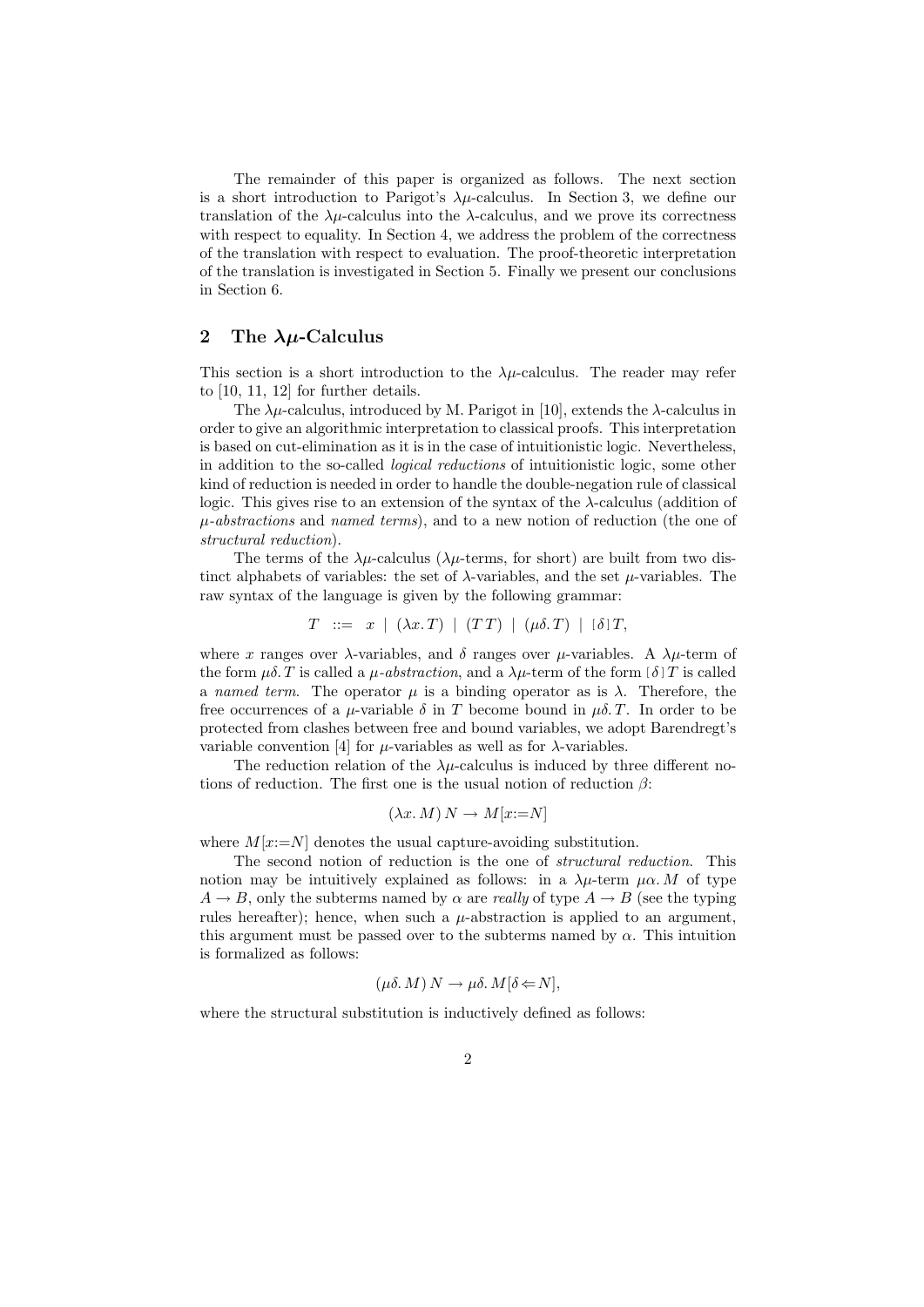- (i)  $x[\delta \Leftarrow N] = x;$
- (ii)  $(\lambda x. M)[\delta \Leftarrow N] = \lambda x. M[\delta \Leftarrow N];$
- (iii)  $(M O)[\delta \leftarrow N] = M[\delta \leftarrow N] O[\delta \leftarrow N]$ ;
- (iv)  $(\mu \gamma \cdot M)[\delta \Leftarrow N] = \mu \gamma \cdot M[\delta \Leftarrow N];$
- (v)  $((\delta) M)[\delta \Leftarrow N] = [\delta] (M[\delta \Leftarrow N] N);$
- (vi)  $[(\gamma] M)[\delta \Leftarrow N] = [\gamma] M[\delta \Leftarrow N]$  if  $\delta \neq \gamma$ .

The third notion of reduction, which is called renaming, is the following:

$$
[\delta](\mu\gamma \cdot M) \to M[\gamma;=\delta]
$$

We will write  $\rightarrow_{\mu}$  for the one-step reduction relation induced by the three notions of reduction as above. Similarly, we will respectively write  $\rightarrow_{\mu}$  and  $=_{\mu}$  for the reflexive, transitive closure, and the reflexive, transitive, symmetric closure of the one-step reduction relation.

The type system of the  $\lambda\mu$ -calculus is defined by means of a classical sequent calculus. The sequents are either of the form  $M : \Gamma \vdash \Delta$  or of the form M :  $\Gamma$  – A,  $\Delta$ . In such sequents, M is a  $\lambda \mu$ -term; the antecedent  $\Gamma$  is a set of second-order formulas indexed by  $\lambda$ -variables; the succedent  $\Delta$  is a set of second-order formulas indexed by  $\mu$ -variables; A is a non-indexed second-order formula. The typing rules are the following:

#### Logical rules

$$
x \; : \; A^x \; \vdash \; A
$$

$$
\frac{M : \Gamma, A^x \vdash B, \Delta}{\lambda x.M : \Gamma \vdash A \rightarrow B, \Delta} \qquad \frac{M : \Gamma \vdash A \rightarrow B, \Delta \qquad N : \Pi \vdash A, \Sigma}{MN : \Gamma, \Pi \vdash B, \Delta, \Sigma}
$$
\n
$$
\frac{M : \Gamma \vdash A[x:=y], \Delta}{M : \Gamma \vdash \forall x.A, \Delta} \qquad \frac{M : \Gamma \vdash \forall x.A, \Delta}{M : \Gamma \vdash A[x:=t], \Delta}
$$
\n
$$
\frac{M : \Gamma \vdash A[X:=Y], \Delta}{M : \Gamma \vdash \forall X.A, \Delta} \qquad \frac{M : \Gamma \vdash \forall X.A, \Delta}{M : \Gamma \vdash A[X:=B], \Delta}
$$

where the *eigenvariablen* y and Y must obey the usual proviso.

#### Naming rules

$$
\frac{M \,:\, \Gamma \,\vdash\, A, \,\Delta}{[\alpha] \,M \,:\, \Gamma \,\vdash\, A^{\alpha}, \,\Delta} \qquad \qquad \frac{M \,:\, \Gamma \,\vdash\, A^{\alpha}, \,\Delta}{\mu\alpha.\,M \,:\, \Gamma \,\vdash\, A, \,\Delta}
$$

When a judgement of the form  $M : \vdash A$  is derivable according to these typing rules, we will write  $\vdash_{\mu} M : A$ .

If one forgets about the naming rules (and therefore, about  $\mu$ -abstractions and named terms), the above type system amounts to Krivine's  $AF<sub>2</sub>$  [7]. When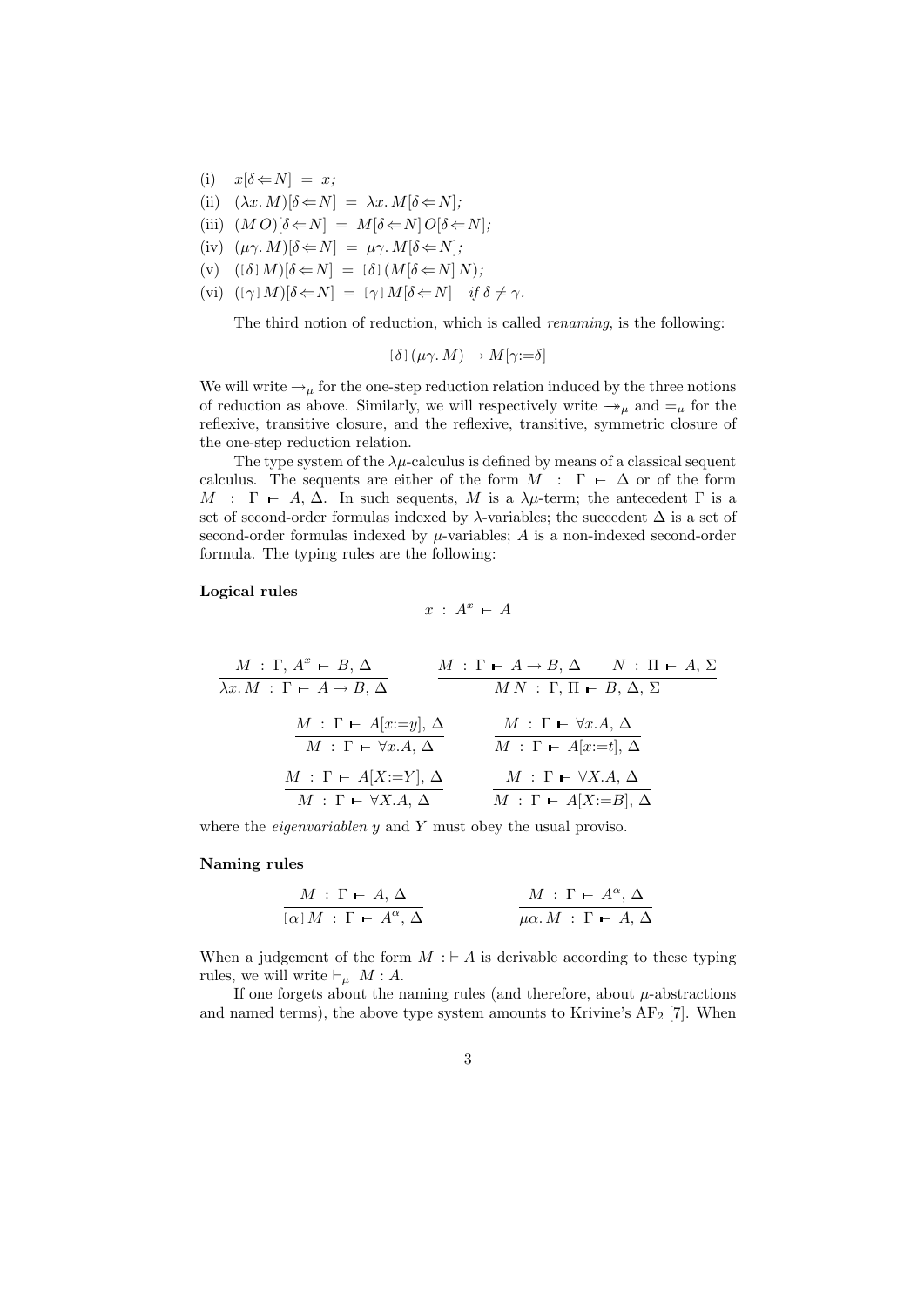dealing with pure  $\lambda$ -calculus or with  $AF_2$ , we will allow only for the notion of reduction  $\beta$ . Then, we will respectively write  $\rightarrow_{\lambda}$ ,  $\rightarrow_{\lambda}$ , and  $=\lambda$  for the relations of one-step reduction, reduction, and conversion induced by  $\beta$ . When dealing with the intuitionistic sequents of  $AF_2$ , we will use the standard notation, that is  $\Gamma$  – M : A instead of M :  $\Gamma$  – A. Finally, when a judgement of the form  $\vdash$  M : A is derivable according to the typing rules of AF<sub>2</sub>, we will write  $\vdash_{\text{AF}_2} M : A$ .

#### 3 The CPS-translation

There is a strong connection between classical proofs and control operators like scheme's call/cc [6]. Control operators act on the evaluation ordering of programs. Similarly, a feature such as the  $\mu$ -abstraction may be seen as a construct allowing the evaluation context of a term to be changed by passing over a stack of arguments to some subterms.

Control and evaluation ordering may be modeled in pure  $\lambda$ -calculus by using a technique known as the continuation passing style (CPS, for short) [13]. It is therefore not too surprising that the same technique may be used to give a translation of the  $\lambda \mu$ -calculus into the  $\lambda$ -calculus.

For the purpose of this CPS-translation, we consider that pure  $\lambda$ -terms are built upon an alphabet of variables made of the sets of  $\lambda$ - and  $\mu$ -variables of the  $\lambda \mu$ -calculus plus two distinguished variables, k and  $m^2$ .

**Definition 3.1** (CPS-Translation) The CPS-translation  $\underline{M}$  of a  $\lambda \mu$ -term M is inductively defined as follows:

- (i)  $x = \lambda k \cdot x \cdot k$ ;
- (ii)  $\lambda x.M = \lambda k.k (\lambda x.M);$
- (iii)  $MN = \lambda k.M (\lambda m.m N k);$
- (iv)  $\mu \delta. M = \lambda \delta. M;$
- (v)  $[\delta] M = \lambda k \cdot M \delta k$ .

This translation, which is based on Plotkin's call-by-name CPS-simulation [13], gives an interesting interpretation of the operations of  $\mu$ -abstraction and naming. A  $\mu$ -abstraction  $\mu\delta$ . M corresponds to a  $\lambda$ -abstraction waiting for some continuation represented by the formal parameter  $\delta$ . Then, the naming of a subterm corresponds simply to the application of the given subterm to the continuation  $\delta$ .

It remains to show that our translation is correct with respect to equality. More precisely, we intend to prove the following proposition:

**Proposition 3.2** (Translation)  $\underline{M} = \lambda \underline{N}$  if and only if  $M = \mu N$ , for any  $\lambda \mu$ terms M and N. П

 $2$  Actually, the variables k and m will always occur bound. Nevertheless, for a technical reason that will appear in the sequel, we consider their names as relevant.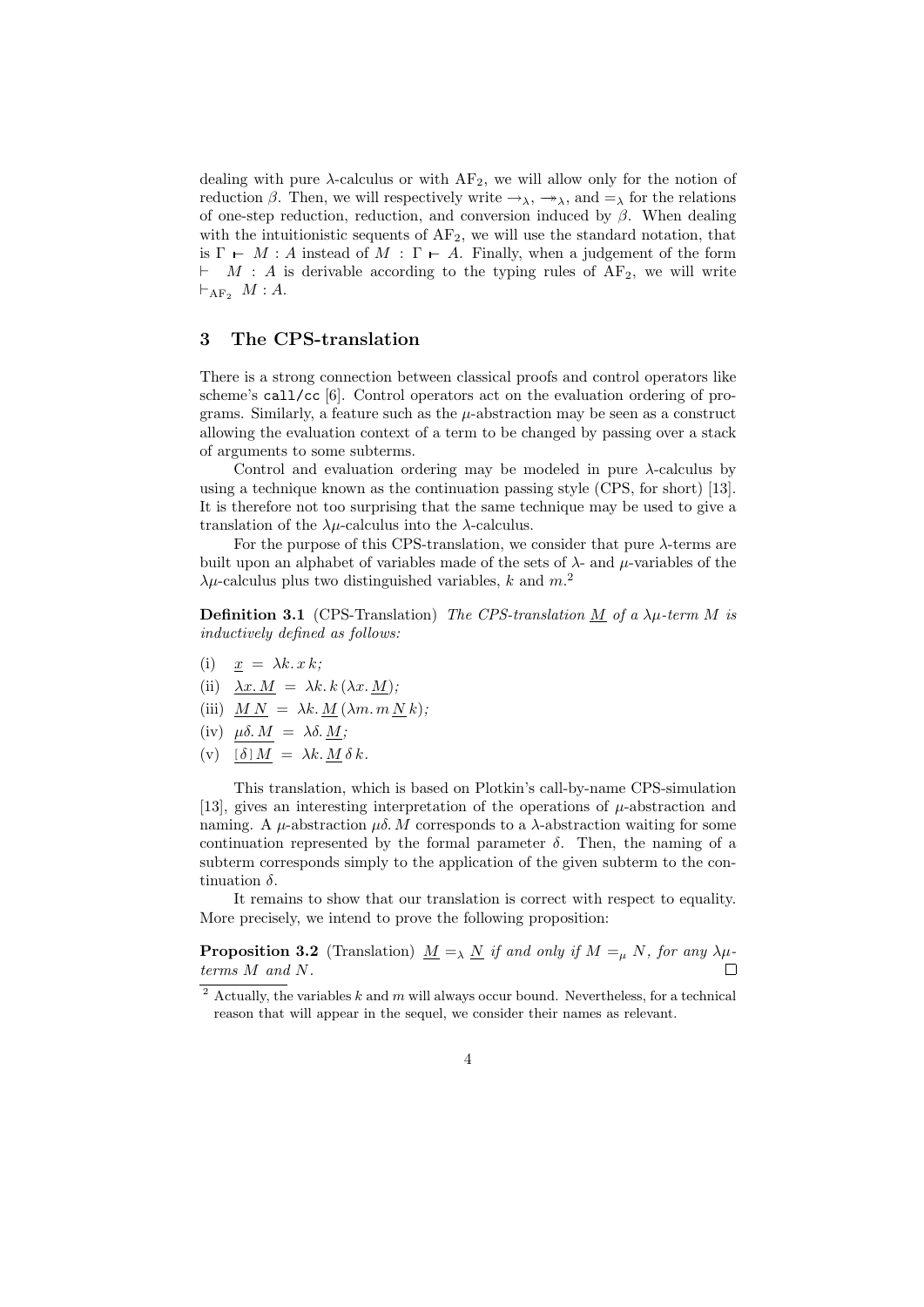We first establish the if part of this proposition. To this end, a couple of lemmas are needed.

**Lemma 3.3**  $\lambda k. M k =_{\lambda} M$ , for any  $\lambda \mu$ -term M.

*Proof.* The CPS-translation M of any  $\lambda \mu$ -term M is a  $\lambda$ -abstraction.

**Lemma 3.4**  $\underline{M}[x:=\underline{N}] = \lambda M[x:=N]$ , for any  $\lambda \mu$ -terms M and N.

*Proof.* A straightforward induction on the structure of M, using Lemma 3.3 when  $M$  is  $x$ . П

**Lemma 3.5**  $\underline{M}[\delta:=\lambda m. m \underline{N} \delta] = \lambda \underline{M}[\delta \in N],$  for any  $\lambda \mu$ -terms M and N.

*Proof.* By induction on the structure of M. We consider only the case  $M =$  $[\delta] M'$ , the other cases being straightforward.

$$
\begin{aligned}\n[\delta] M'[\delta := \lambda m. m \underline{N} \delta] &= (\lambda k. \underline{M'} \delta \, k)[\delta := \lambda m. m \underline{N} \, \delta] \\
&= \lambda k. \underline{M'}[\delta := (\lambda m. m \underline{N} \, \delta)] \, (\lambda m. m \underline{N} \, \delta) \, k \\
&= \lambda \, k. \underline{M'}[\delta \leftarrow N] \, (\lambda m. m \underline{N} \, \delta) \, k \, \text{ by induction hypothesis} \\
&= \lambda \, k. \, \overline{(\lambda k. M'[\delta \leftarrow N] \, (\lambda m. m \underline{N} \, k))} \, \delta \, k \\
&= \lambda k. \, \underline{M'[\delta \leftarrow N] \, N} \, \delta \, k \\
&= [\delta] \, \overline{(\underline{M'}[\delta \leftarrow N] \, N)} \\
&= \underline{[\delta] \, M] [\delta \leftarrow N]}\n\end{aligned}
$$

 $\Box$ 

 $\Box$ 

Thanks to the above lemmas, the proof of the if part of Proposition 3.2 becomes rather easy:

Proof of Proposition 3.2 (if part). The proof is by induction on the derivation of  $M = u$  N. The inductive steps being straightforward, we will only focus on the base cases. We consider the case of structural reduction step below, and we leave the two other cases to the reader.

$$
\begin{aligned}\n\frac{(\mu\delta \cdot M) N}{\mu\delta \cdot M} &= \lambda k \cdot (\lambda\delta \cdot \underline{M}) (\lambda m \cdot m \underline{N} k) \\
&=_{\alpha} \lambda \delta \cdot (\lambda\delta \cdot \underline{M}) (\lambda m \cdot m \underline{N} \delta) \\
&=_{\lambda} \lambda \delta \cdot \underline{M} [\delta := \lambda m \cdot m \underline{N} \delta] \\
&=_{\lambda} \lambda \delta \cdot \underline{M} [\delta \leftarrow N] \\
&= \mu\delta \cdot \underline{M} [\delta \leftarrow N]\n\end{aligned}\n\qquad \text{by Lemma 3.5}
$$

 $\Box$ 

To establish the only-if part of Proposition 3.2 is more intricate. The proof that we will give is adapted from a proof by G. Plotkin in [13]. Let us first explain where the difficulties are.

The proof of the if part of Proposition 3.2 demonstrates that the contraction of a  $\beta$ -redex in a  $\lambda \mu$ -term is simulated by a sequence of contractions in the CPS-transform. Among these contractions, only one corresponds to the original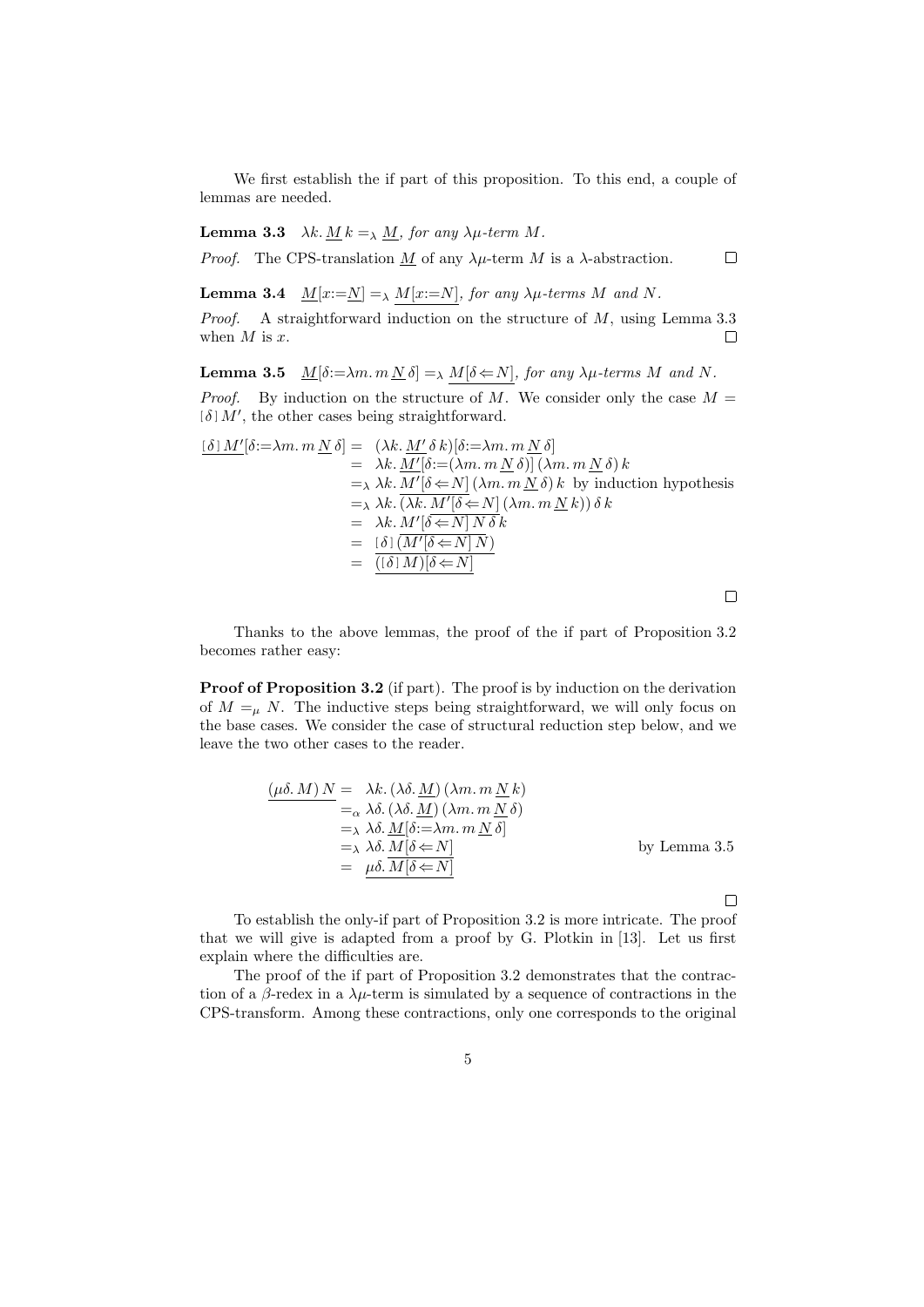contraction in the  $\lambda \mu$ -term. The other ones, which are related to the management of the continuations, are what G. Plotkin calls administrative reductionsteps.

Because of these administrative reductions, we do not have that, when  $\underline{M} \rightarrow \chi N$ , there is a N' such that  $\underline{N'} = N$ . To circumvent this problem, we will define a binary relation  $M \sim N$  between  $\lambda \mu$ -terms and  $\lambda$ -terms, with the meaning that  $N$  may be obtained from  $M$  by administrative reductions.

In order to define the relation ∼, we must be able to distinguish proper reductions from administrative ones. For this reason, the names of the bound variables k and m introduced in Definition 3.1 will be considered as relevant. For the same reason, the  $\alpha$ -conversion step that appears in the simulation of a structural reduction step (see the proof of the if part of Proposition 3.2) will be considered as mandatory.

The relation  $\sim$  is defined by the following formal system, where x ranges over  $λ$ -variables,  $δ$  ranges over  $μ$ -variables, and  $k$ ,  $m$  stand for themselves:

I. 
$$
x \sim \lambda k \cdot x k
$$

II. 
$$
\frac{M_1 \sim M_2}{\lambda x. M_1 \sim \lambda k. k (\lambda x. M_2)}
$$

III.a. 
$$
\frac{M_1 \sim M_2}{M_1 N_1 \sim \lambda k. M_2 (\lambda m. m N_2 k)} \quad \text{III.b.} \quad \frac{M_1 \sim \lambda k. M_2}{M_1 N_1 \sim \lambda k. M_2[k := \lambda m. m N_2 k]}
$$
  
\nIV. 
$$
\frac{M_1 \sim M_2}{(\lambda x. M_1) N_1 \sim \lambda k. (\lambda x. M_2) N_2 k}
$$
  
\nV. 
$$
\frac{M_1 \sim M_2}{M_1 \sim \lambda k. M_2 k}
$$
  
\nVI. 
$$
\frac{M_1 \sim M_2}{\mu \delta. M_1 \sim \lambda \delta. M_2}
$$

VII.a. 
$$
\frac{M_1 \sim M_2}{\left[\delta\right] M_1 \sim \lambda k. M_2 \delta k}
$$
 VII.b. 
$$
\frac{M_1 \sim \lambda k. M_2}{\left[\delta\right] M_1 \sim \lambda k. M_2[k:=\delta] k}
$$

The advantage of the above definition is that we may now establish the two following key properties:

If 
$$
M_1 \sim N_1
$$
 and  $N_1 \to_N N_2$  then  $M_1 \to_M M_2$  and  $M_2 \sim N_2$ , for some  $M_2$ . (1)

$$
If M_1 \sim N \ and M_2 \sim N \ then M_1 = M_2. \tag{2}
$$

The three next lemmas concern Property 1.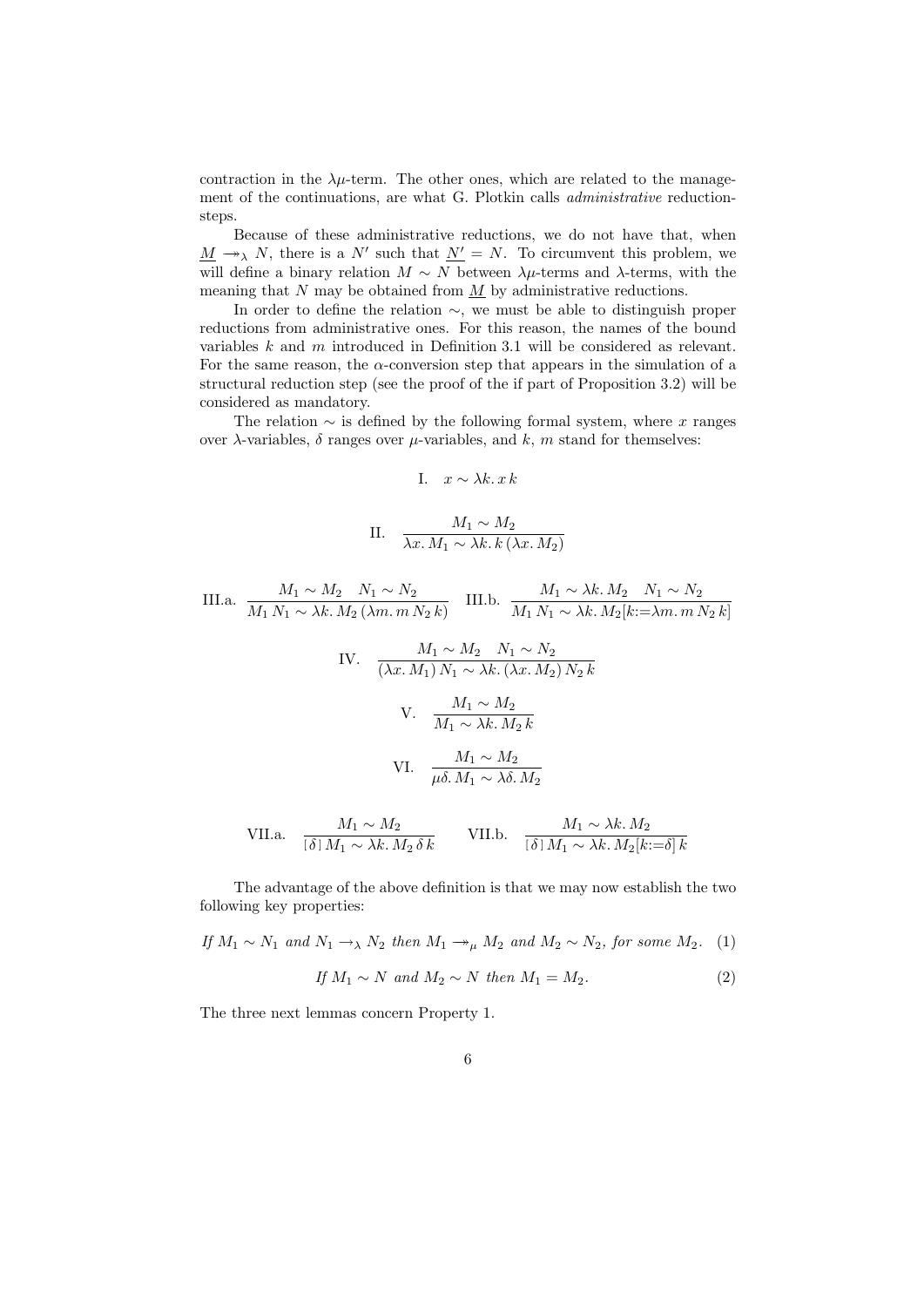**Lemma 3.6** Let  $M_1$ ,  $N_1$  be  $\lambda \mu$ -terms and  $M_2$ ,  $N_2$  be  $\lambda$ -terms. If  $M_1 \sim M_2$ and  $N_1 \sim N_2$ , then  $M_1[x:=N_1] \sim M_2[x:=N_2]$ .

 $\Box$ 

*Proof.* A straightforward induction on the derivation of  $M_1 \sim M_2$ .

**Lemma 3.7** Let  $M_1$ ,  $N_1$  be  $\lambda \mu$ -terms and  $M_2$ ,  $N_2$  be  $\lambda$ -terms. If  $M_1 \sim M_2$ and  $N_1 \sim N_2$ , then  $M_1[\delta \Longleftrightarrow N_1] \sim M_2[\delta := \lambda m \cdot m \cdot N_2 \cdot \delta].$ 

*Proof.* By induction on the derivation of  $M_1 \sim M_2$ . The only cases that are not straightforward are those for which  $M_1 \sim M_2$  is the conclusion of Rule VII.a or Rule VII.b. These cases are similar to the case  $M = [\delta] M'$  in the proof of  $\Box$ Lemma 3.5.

**Lemma 3.8** (Property 1) Let  $M_1$  be a  $\lambda \mu$ -term and  $N_1$ ,  $N_2$  be  $\lambda$ -terms. If  $M_1 \sim N_1$  and  $N_1 \to N_2$ , then there exists a  $\lambda \mu$ -term  $M_2$  such that  $M_1 \to \mu M_2$ and  $M_2 \sim N_2$ .

*Proof.* By induction on the derivation of  $M_1 \sim N_1$ , using Lemmas 3.6 and 3.7. When  $M_1 \sim N_1$  is the conclusion of Rule III.b, a secondary induction is needed. П

Property 2 will be established by induction on the definition of the relation ∼. In order to distinguish between different subcases when performing this induction, we must first characterize the form of the  $\lambda$ -terms that belong to the codomain of the relation  $\sim$ . Consider the following grammar, where x ranges over  $\lambda$ -variables,  $\delta$  ranges over  $\mu$ -variables, and k, m stand for themselves:

 $\mathcal{A}$  ::=  $\lambda k \cdot x k$  $\mathcal{B}$  ::=  $\lambda k. k (\lambda x. \mathcal{H})$  $\mathcal{C}$  ::=  $\lambda k. x \mathcal{K}$  |  $\lambda k. \mathcal{K}(\lambda x. \mathcal{H})$  |  $\lambda k. \mathcal{HK}$  |  $\lambda k.(\lambda x. \mathcal{H}) \mathcal{HK}$  |  $\lambda k. \mathcal{G}'\mathcal{K}$  $\mathcal{K}$  ::=  $\lambda m. m \mathcal{H} k$  |  $\lambda m. m \mathcal{H} \mathcal{K}$  $\mathcal{D}$  ::=  $\lambda k. (\lambda x. \mathcal{H}) \mathcal{H} k$  $\mathcal{E}$  ::=  $\lambda k.$  H k  $\mathcal{F}$  ::=  $\lambda \delta. \mathcal{H}$  $\mathcal{G}$  ::=  $\lambda k. \mathcal{G}' k$  $\mathcal{G}' ::= x \Delta \mid \Delta(\lambda x.\mathcal{H}) \mid \mathcal{H}\Delta \mid (\lambda x.\mathcal{H})\mathcal{H}\Delta \mid \mathcal{G}'\Delta$  $\Delta$  ::=  $\delta$  |  $\lambda m. m \mathcal{H} \Delta$  $\mathcal{H} ::= \mathcal{A} | \mathcal{B} | \mathcal{C} | \mathcal{D} | \mathcal{E} | \mathcal{F} | \mathcal{G}$ 

This grammar characterizes the codomain of the relation ∼ as follows:

**Lemma 3.9** Let M be a  $\lambda \mu$ -term and N be a  $\lambda$ -term. If  $M \sim N$  then  $N \in \mathcal{H}$ . Moreover,  $N \in \mathcal{A}$  iff the last rule used in the derivation of  $M \sim N$  is I;  $N \in \mathcal{B}$ iff the last rule is II;  $N \in \mathcal{C}$  iff the last rule is III.a or III.b;  $N \in \mathcal{D}$  iff the last rule is IV;  $N \in \mathcal{E}$  iff the last rule is V;  $N \in \mathcal{F}$  iff the last rule is VI; and  $N \in \mathcal{G}$ iff the last rule is VII.a or VII.b.

*Proof.* The proof is by induction on the derivation of  $M \sim N$ , the different cases and subcases are numerous but not difficult.  $\Box$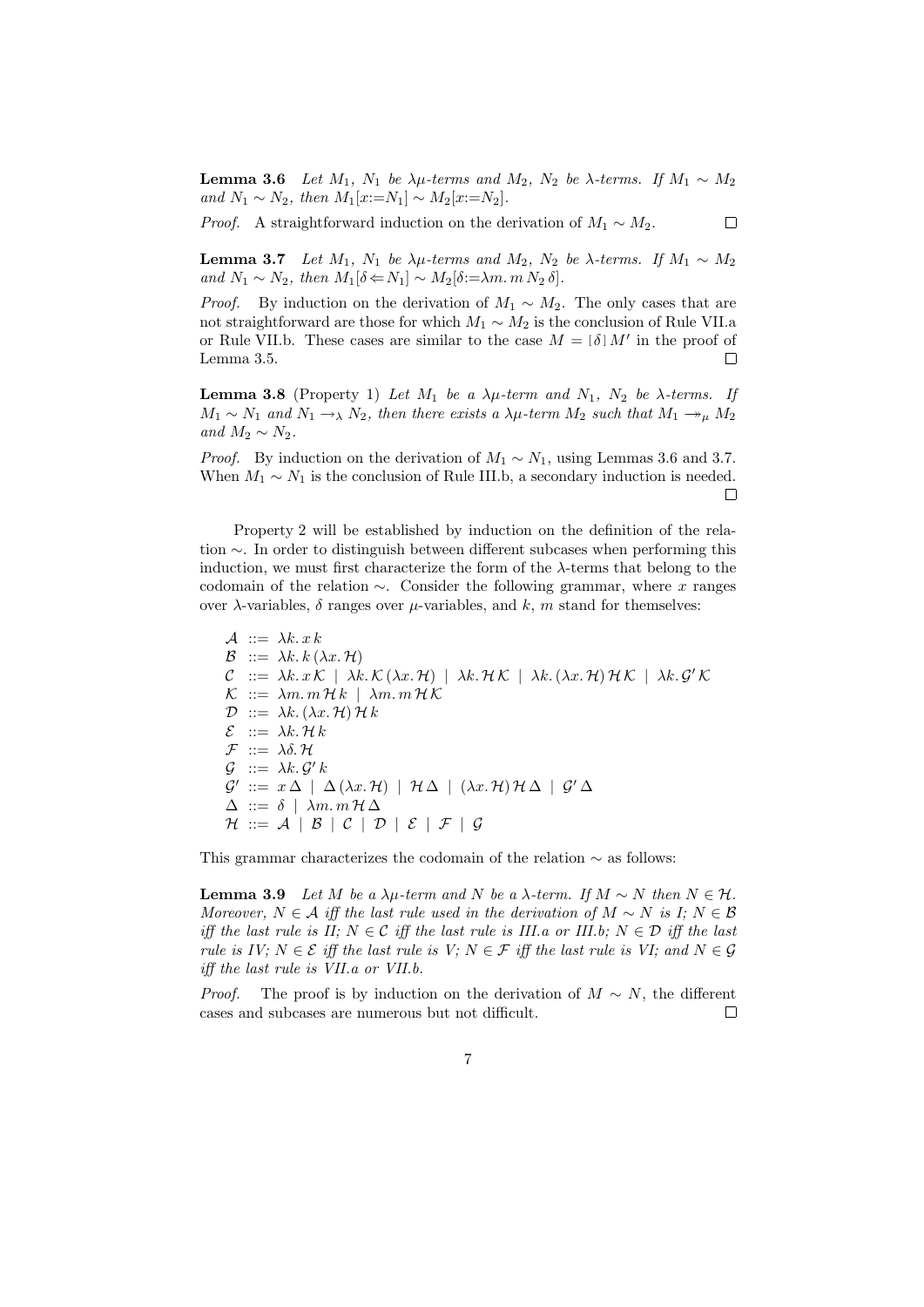Thanks to the above lemma, Property 2 may be now established:

Lemma 3.10 (Property 2) Let  $M_1$ ,  $M_2$  be a  $\lambda \mu$ -terms, and N be a  $\lambda$ -term. If  $M_1 \sim N$  and  $M_2 \sim N$  then  $M_1 = M_2$  (where "=" stands for syntactic equivalence modulo α-conversion).

*Proof.* By induction on the derivation of  $M_1 \sim N$ .

By Lemma 3.9, when the last rule of the derivation of  $M_1 \sim N$  is respectively I, II, IV, V, or VI, so is the last rule of the derivation of  $M_2 \sim N$ . Moreover, the form of N determines univocally the forms of the premises. Therefore, in these cases, the induction is straightforward.

If the last rule of the derivation of  $M_1 \sim N$  is III.a or III.b, the same reasoning applies except when  $N = \lambda k$ .  $N_1(\lambda m \cdot m N_2 k)$  because there is a possibility of overlapping. Nevertheless, in this last case, the two possible derivations are the following:

III.a. 
$$
\frac{\vdots}{M_{11} \sim N_1} \frac{\vdots}{M_{12} \sim N_2} \qquad \qquad \text{III.b. } \frac{\frac{\vdots}{M_{21} \sim N_1}}{M_{21} \sim \lambda k. N_1 k} \frac{\vdots}{M_{22} \sim N_2}} \qquad \text{III.b. } \frac{\frac{\vdots}{M_{21} \sim N_1}}{M_{21} M_{22} \sim \lambda k. N_1 k} \frac{\frac{\vdots}{M_{22} \sim N_2}}{M_{21} M_{22} \sim \lambda k. N_1 ( \lambda m. m. N_2 k)}
$$

.

Therefore, for this case, the induction is also straightforward.

Finally, when the last rule of the derivation is VII.a or VII.b, the only possibility of overlapping is similar to the previous one, and the induction is also straightforward.  $\Box$ 

We are now in the position of proving the only-if part of Proposition 3.2:

**Proof of Proposition 3.2** (only-if part). Let  $M = \lambda N$ . By the theorem of Church-Rosser, there exists a  $\lambda$ -term O such that  $\underline{M} \to_{\lambda} O$  and  $\underline{N} \to_{\lambda} O$ . As  $M \sim \underline{M}$ , by Lemma 3.8, there is a  $\lambda \mu$ -term M' such that  $M \rightarrow \mu M'$  and  $M' \sim O$ . Similarly, there is a  $\lambda \mu$ -term N' such that  $N \to_{\mu} N'$  and  $N' \sim O$ . Then, by Lemma 3.10,  $M' = N'$ . Therefore,  $M =_{\mu} N$ .  $\Box$ 

### 4 Simulation

The proposition established in the previous section is concerned with the correction of the CPS-translation with respect to equality. If one considers the  $\lambda \mu$ -calculus as a programming language, this criterion of correction is not sufficient any more because it does not say anything about evaluation.

In this section, we intend to answer the following natural question: does the CPS-transform simulate faithfully the evaluation of the  $\lambda \mu$ -terms. More precisely, is there a mapping  $\Phi$  such that:

$$
eval_{\lambda}(\underline{M}) = \Phi(\text{eval}_{\mu}(M))
$$
\n(1)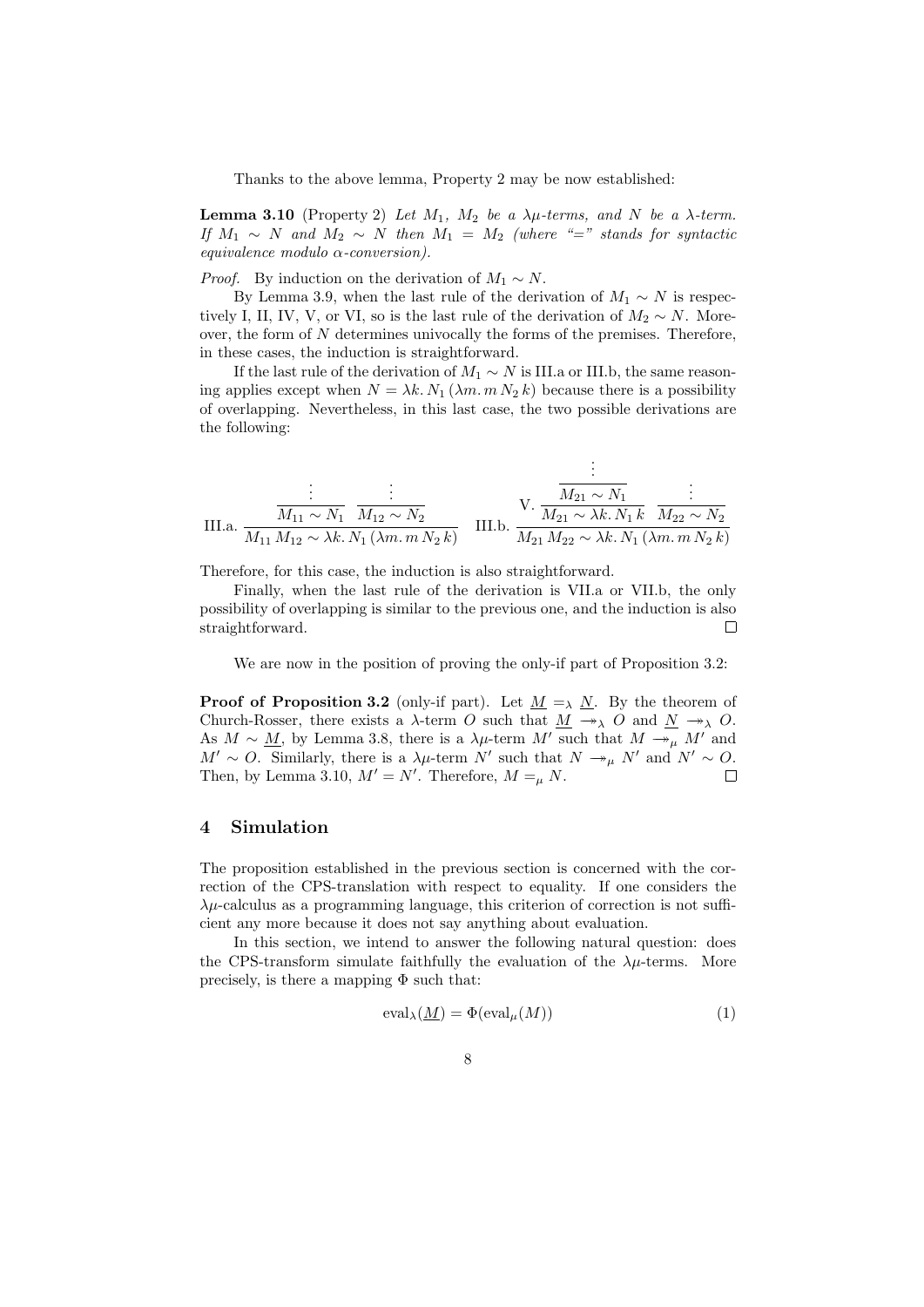In order to give a meaning to this equation, we must first define the functions of evaluation. Traditionally, this is done by giving some abstract machines. In order to be machine independent, we simply define  $eval_u(M)$  as the normal form of M, if any. We define  $eval_{\lambda}(N)$  similarly. These definitions are not ambiguous because both calculi satisfy the Church-Rosser property. They also make sense from an operational point of view, the evaluation functions corresponding to a call-by-name strategy [13].

The two evaluation functions are partial. For this reason, we must also precise the meaning of the equality in (1). We adopt Kleene's complete equality, that is: if one member of the equation is defined, so is the other one and their values are the same. Therefore, in proving an equation similar to (1), we must first establish that the left-hand side is defined if and only if the right-hand side is defined. If  $\Phi$  is a total function, this amounts to show that a  $\lambda \mu$ -term is normalizable if and only if its CPS-translation is normalizable. Half of this property may be proven with the tools that we have introduced in the previous section.

**Lemma 4.1** Let M be a  $\lambda \mu$ -term and N be a  $\lambda$ -term such that  $M \sim N$ . If N is in  $\lambda$ -normal form then M is in u-normal form.

*Proof.* By induction on the derivation of  $M \sim N$ , using Lemma 3.9 to distinguish between the different subcases.  $\Box$ 

**Lemma 4.2** Let M be a  $\lambda\mu$ -term. If M is  $\lambda$ -normalizable then M is  $\mu$ normalizable.

*Proof.* Let Z be the  $\lambda$ -normal form of <u>M</u>. As  $M \sim M$ , by Lemma 3.8, there is a  $\lambda \mu$ -term Y such that  $M \twoheadrightarrow_{\mu} Y$  and  $Y \sim Z$ . Then, by Lemma 4.1, Y is the  $\mu$ -normal form of M.  $\Box$ 

To establish that  $M$  is normalizable whenever M is, we must face two problems. The first one is related to the administrative reductions: in general, when M is in  $\mu$ -normal form, we do not have that M is in  $\lambda$ -normal form. The second one is related to the simulation of the structural reduction: if  $M_1 \rightarrow_\mu M_2$ by structural reduction, we do not have that  $M_1 \rightarrow \infty$ ,  $M_2$ ; this is due to the  $\beta$ expansion step that appears in the proof of Lemma 3.5.

The solution to these problems is to modify the definition of the CPStransform in such a way that some of the administrative redexes disappear:

Definition 4.3 (Modified CPS-Translation) The modified CPS-translation M of a  $\lambda \mu$ -term M is inductively defined as follows:

- (i)  $x = \lambda k \cdot x \cdot k;$
- (ii)  $\lambda x.M = \lambda k.k (\lambda x.M);$
- (iii)  $\underline{M N} = \lambda k. (\underline{M} : \lambda m. m \underline{N} k);$
- (iv)  $\mu \delta. M = \lambda \delta. M;$
- (v)  $[\delta] M = \lambda k. [\delta] M k;$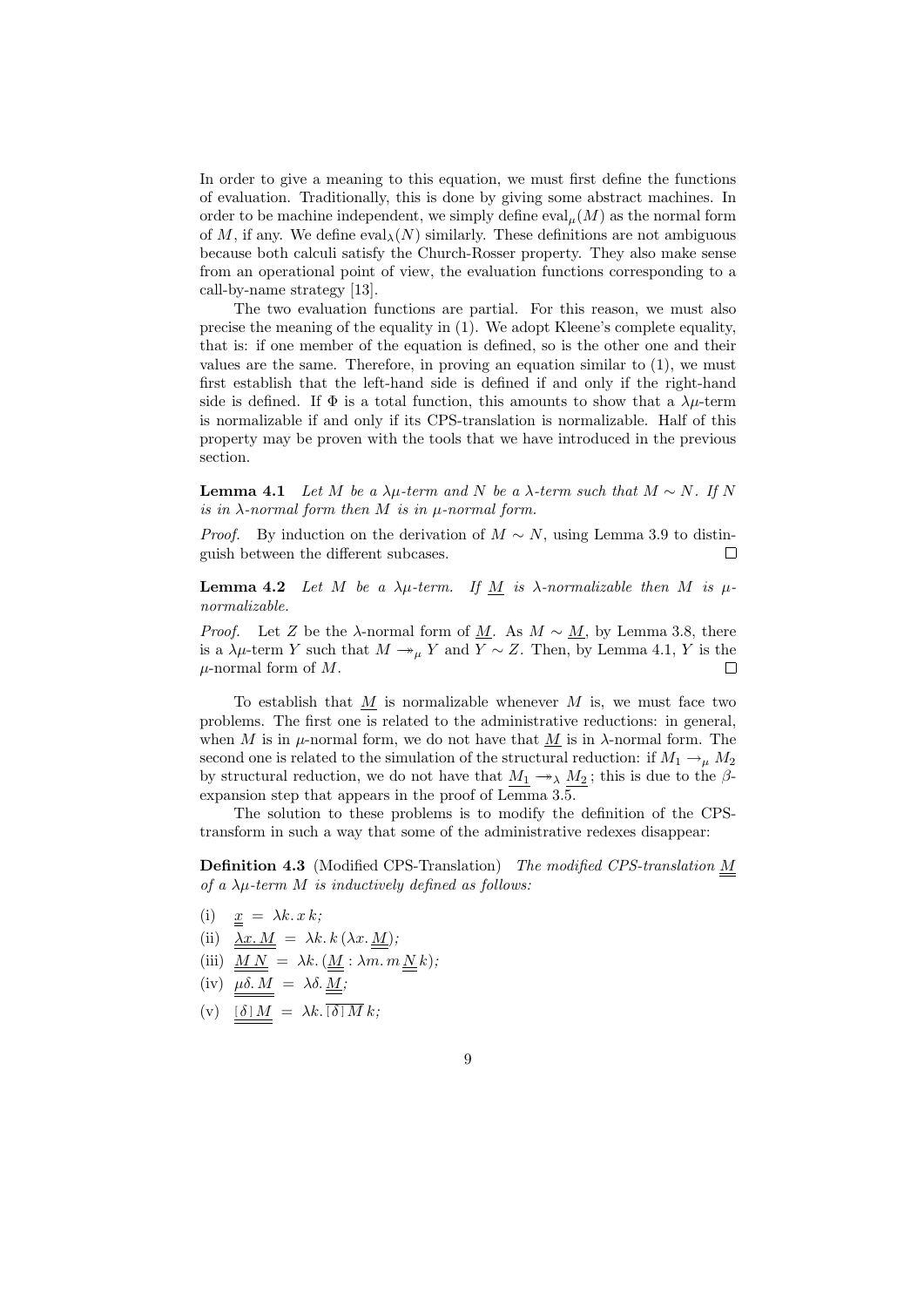where:

(vi) 
$$
x: K = xK
$$
;  
\n(vii)  $(\lambda x.M): K = K(\lambda x.\underline{M})$ ;  
\n(viii)  $(MN): K = M: \lambda m. m \underline{N} K$ ;  
\n(xii)  $\overline{[\delta](\lambda x.M)} = \delta (\lambda x. \underline{M})$ ;  
\n(xiii)  $(MN): K = M: \lambda m. m \underline{N} K$ ;  
\n(xiv)  $\overline{[\delta](M N)} = M: (\lambda m. m \underline{N} \delta)$ ;  
\n(xv)  $\overline{[\delta](\mu \gamma.M)} = (\lambda \gamma. \underline{M}) \delta$ ;  
\n(xv)  $\overline{[\delta](\gamma) M)} = \overline{[\gamma] M} \delta$ .

This new definition is compatible with the previous one in the following sense:

**Lemma 4.4**  $\underline{M} \rightarrow \lambda \underline{M}$ , for any  $\lambda \mu$ -term M.

*Proof.* By induction on the structure of  $M$ , using auxiliary inductions when  $M$ is an application or a named term. П

As expected, the modified CPS-transform maps normal forms to normal forms:

**Lemma 4.5** Let M be a  $\lambda \mu$ -term in  $\mu$ -normal form. Then M is in  $\lambda$ -normal form.

Proof. By induction on the structure of M.

These two lemmas allow us to show that if  $M$  is normalizable, so is  $M$ :

 $\Box$ 

**Lemma 4.6** Let M be a  $\lambda \mu$ -term. If M is  $\mu$ -normalizable then <u>M</u> is  $\lambda$ normalizable.

*Proof.* Let Z be the  $\mu$ -normal form of M. By Proposition 3.2,  $\underline{M} = \lambda \underline{Z}$ . On the other hand, by Lemma 4.4,  $\underline{Z} \rightarrow_{\lambda} \underline{Z}$ , and this last term is in  $\beta$ -normal form by Lemma 4.5. Finally, by Church-Rosser,  $\underline{M} \rightarrow \lambda \underline{Z}$ .  $\Box$ 

Lemmas 4.2, 4.4, 4.5, and 4.6, allow us to prove Equation (1) where the mapping  $\Phi$  is nothing but the modified CPS-transform. Therefore, we have the following:

**Proposition 4.7** (Simulation)  $eval_{\lambda}(\underline{M}) = eval_{\mu}(M)$ , for any  $\lambda\mu$ -term  $M$ .  $\Box$ 

We end this section by a remark. Traditionally, the evaluation of a program is simulated by the evaluation of its CPS-translation applied to the empty continuation  $\lambda x. x$ . This make sense because a program is defined to be a closed term of atomic type. Now, the only closed normal form of atomic types are basic constants and the CPS-transform of a basic constant  $a$  is defined to be  $\lambda k. k a$ . Therefore, for any program P, we have that  $eval(P) = eval(P(\lambda x. x)).$ 

We did not follow this traditional approach for two reasons. The first one is that in the  $\lambda\mu$ -calculus, as in AF<sub>2</sub>, the basic data-structures are not of atomic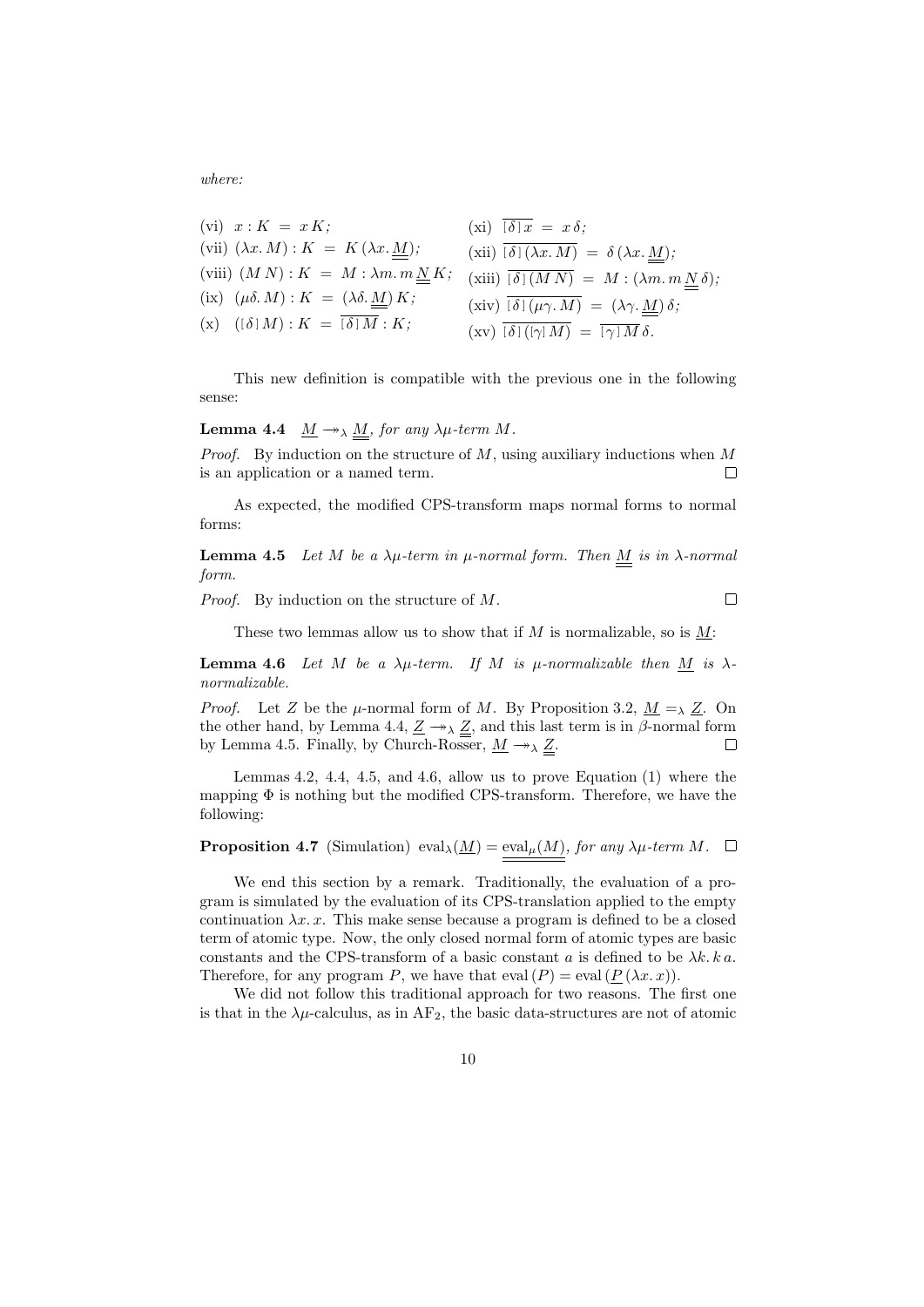type. For instance, the type of natural numbers is represented by the following second order formula that asserts that  $n$  is a natural number:

$$
\forall X. (X(0) \to \forall y. (X(y) \to X(sy)) \to X(n)).
$$

The second reason, as we will see in the next section, is that  $M(\lambda x. x)$  is not always well-typed.

### 5 Logical Interpretation

Up to now, we have worked in the framework of the untyped  $\lambda u$ -calculus. In this section, we intend to answer questions such as the following ones: does the CPS-translation make sense in a typed framework? is it typable? if yes, does it induce some interesting translation at the type level? These different questions are summarized by the following one: is there a translation acting on the types such that this translation and the CPS-translation would commute with the typing relations of  $\lambda \mu$  and  $AF_2$ ?

The answer is positive. The translation at the type level corresponds to a logical interpretation of classical logic into intuitionistic one akin to Kolmogorov's negative translation.

**Definition 5.1** (Negative Translation) The negative translation  $A^k$  of a firstorder formula A is inductively defined as follows:

(i)  $A^k = \neg \neg A$ , (for A an atomic formula);

- (ii)  $(A \rightarrow B)^k = \neg \neg (A^k \rightarrow B^k)$ ;
- (iii)  $(\forall x.A)^k = \neg\neg \forall x.A^k;$
- $(iv)$   $(\forall X.A)^k = \neg\neg \forall X.A^k;$

where  $\neg A = A \rightarrow \mathbf{f}$ , and  $\mathbf{f} = (\bot \rightarrow \bot) \rightarrow \bot$ .

The proposition that we are going to establish in this section is the following:

**Proposition 5.2** (Logical Interpretation)  $If \vdash_{\mu} M : A \text{ then } \vdash_{AF_2} \underline{M} : A^k$ , for any  $\lambda \mu$ -term M and any second-order formula A.

In trying to prove the above proposition, we will encounter a problem related to the introduction of the quantifiers. Indeed, whenever  $\vdash_{AF_2} \underline{M} : A^k$ , we may conclude that  $\vdash_{AF_2} \underline{M} : \forall x.A^k$ . But this is not sufficient because one does not have that  $(\forall x.A)^k = \forall x.A^k$ .

A solution to this problem is to extend Definition 3.1 by defining the CPStranslation of the typed  $\lambda \mu$ -terms by induction on the derivations of the typing judgments. The only typing rules that are not reflected by the syntax of the  $\lambda \mu$ terms are the ones related to the quantifiers. Therefore, we extend Definition 3.1 by adding the two following clauses: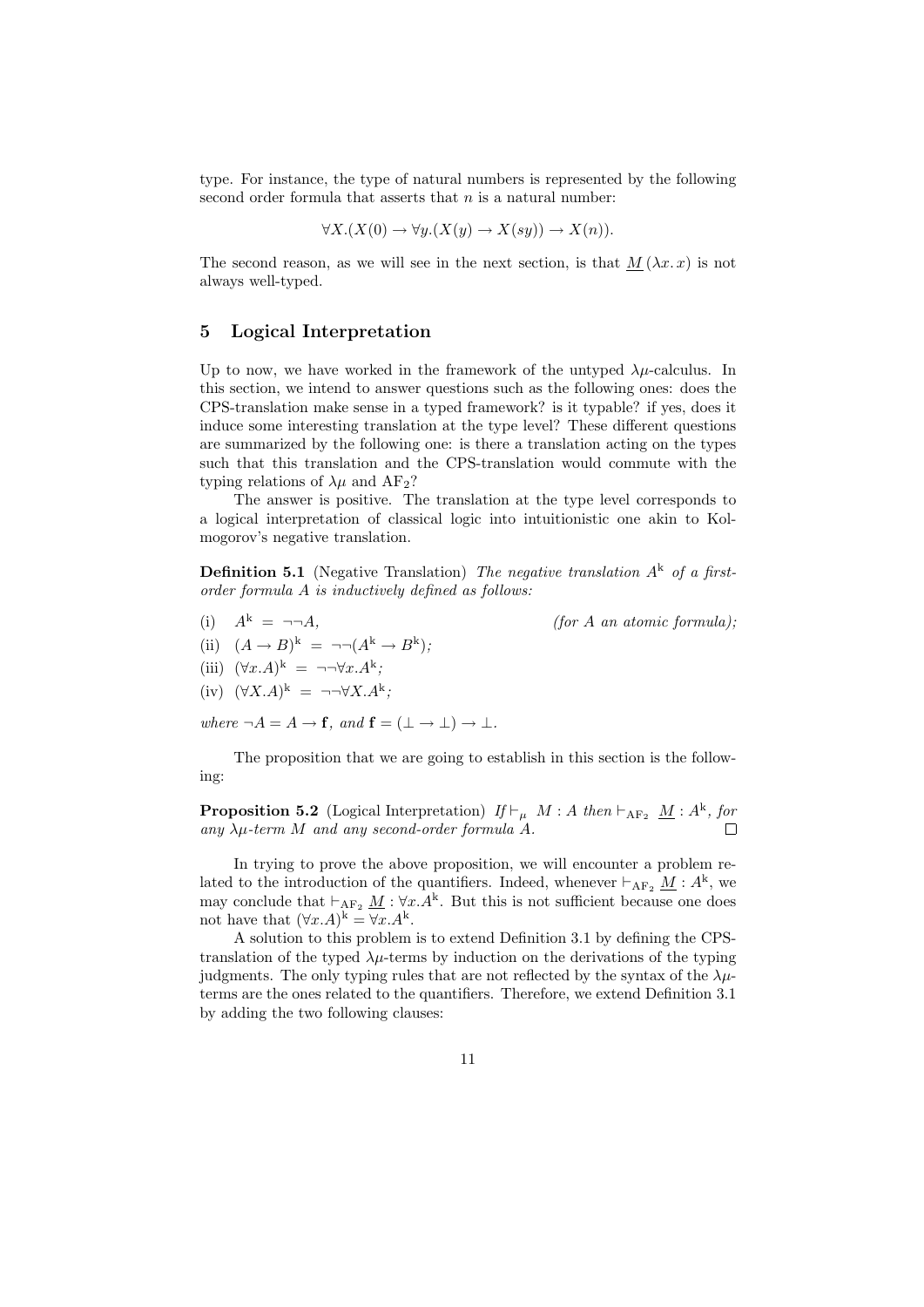(vi)  $M = \lambda k \cdot k M$ , if M is obtained by first- or second-order  $\forall$ -introduction; (vii)  $M = \lambda k \cdot M(\lambda m \cdot m k)$ , if M is obtained by first- or second-order ∀-elimination.

Then Propositions 3.2 and 4.7 must be restated in terms of proof reduction. This gives rise to the following additional reduction steps (we give them for the first-order case, the second-order case being completely similar):

$$
\Pi
$$
\n
$$
\vdots
$$
\n
$$
M : \Gamma \vdash A, \Delta
$$
\n
$$
\frac{M : \Gamma \vdash \forall x.A, \Delta}{M : \Gamma \vdash A[x:=t], \Delta}
$$
\nreduces to\n
$$
\frac{\vdots}{M : \Gamma \vdash A[x:=t], \Delta}
$$

This logical reduction step is simulated by the reduction of the following  $\lambda$ -term:

$$
\lambda k. \left(\lambda k. k \underline{M}\right) \left(\lambda m. m k\right).
$$

$$
\begin{array}{cccc}\n & \vdots & & \vdots & & \vdots \\
M_i: \Gamma_i \vdash \forall x.A, \Delta_i & & & \Delta_i \\
\hline\n[\alpha] M_i: \Gamma_i \vdash \forall x.A^{\alpha}, \Delta_i & & & M_i: \Gamma_i \vdash \forall x.A, \Delta_i \\
 & & \vdots & & \vdots \\
M: \Gamma \vdash \forall x.A^{\alpha}, \Delta & & \vdots \\
\hline\n\mu\alpha.M: \Gamma \vdash \forall x.A, \Delta & & & \vdots \\
\hline\n\mu\alpha.M: \Gamma \vdash A[x:=t], \Delta & & & \text{reduces to} & \Delta_i \\
\hline\n\mu\alpha.M: \Gamma \vdash A[x:=t], \Delta & & & \text{reduces to} & \Delta_i \\
\hline\n\mu\alpha.M: \Gamma \vdash A[x:=t], \Delta & & & & \text{if} \Delta_i\n\end{array}
$$

This structural reduction step is simulated by the reduction of the following λ-term:

 $\lambda k. (\lambda \alpha. M) (\lambda m. m k).$ 

In order to prove Proposition 5.2, we must be able to represent classical sequents by intuitionistic ones. A possible solution to this problem is to negate each formula of the succedent and to add this sequence of negated formulas to the antecedent. In our case, we may not apply this idea roughly because we do not want to deal with triple negations. Therefore, given a second-order formula A, we define  $A^{k-}$  to be the unique formula such that  $A^{k} = \neg A^{k-}$ .

Proof of Proposition 5.2 We interpret any sequent

$$
M: \Gamma \vdash A, \Delta \tag{1}
$$

of the  $\lambda \mu$ -calculus by the following intuitionistic sequent of AF<sub>2</sub>:

$$
\Gamma^{k}, \Delta^{k-} \vdash \underline{M} : A^{k}, \tag{2}
$$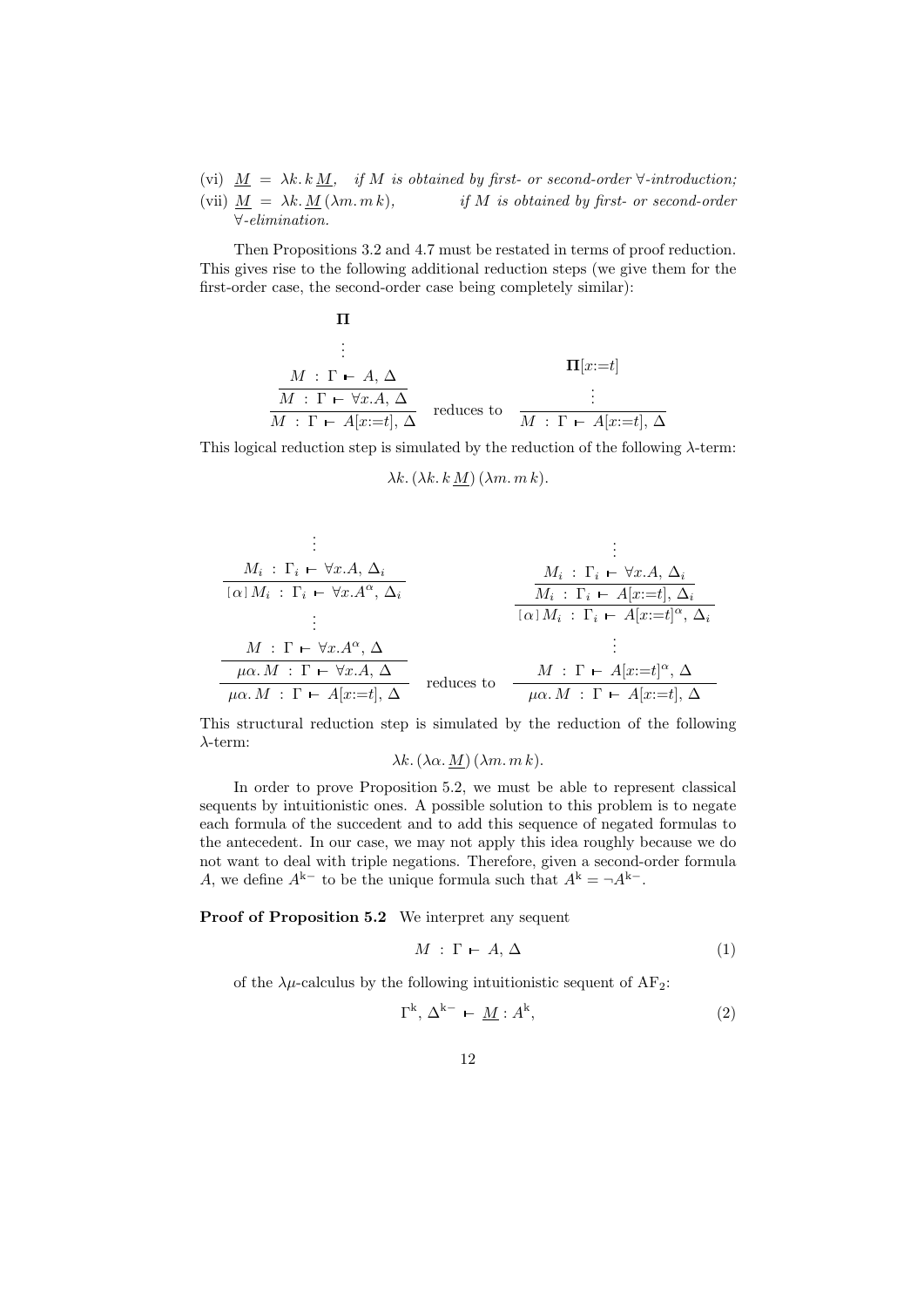and we show that if (1) is derivable so is (2).

Given a second-order formula  $A$ , we define  $A^*$  to be the formula such that  $A^{k} = \neg \neg A^{*}$ . Then, we have that  $A^{k-} = \neg A^{*}$ . We will use these notations in the sequel of the proof, which is done by induction on the derivation of (1). We only handle some interesting cases, leaving the other ones to the reader.

Elimination of second-order quantification:

$$
\Pi \left\{ \begin{array}{c} m: \forall X.A^k \leftarrow m: \forall X.A^k \\ \hline m: \forall X.A^k \leftarrow m: \neg\neg A^*[X:=B^*] \right. \\ \hline \begin{array}{c} m: \forall X.A^k, k: \neg A^*[X:=B^*] \leftarrow k: \neg A^*[X:=B^*] \\ \hline n: \forall X.A^k, k: \neg A^*[X:=B^*] \leftarrow m.k: \mathbf{f} \\ \hline k: \neg A^*[X:=B^*] \leftarrow \lambda m. m.k: \neg \forall X.A^k \end{array} \right. \end{array} \right.
$$

induction hypothesis . . .  $\Gamma^{\rm k},\,\Delta^{\rm k-}\,\vdash\, \underline{M}:\neg\neg\forall X.A^{\rm k}$ Π . . .  $k : \neg A^* [X := B^*] \vdash \lambda m. m k : \neg \forall X.A^k$  $\Gamma^k$ ,  $\Delta^{k-}$ ,  $k : \neg A^*[X := B^*] \vdash \underline{M}(\lambda m. m k) : A$  $\Gamma^k$ ,  $\Delta^{k-}$   $\vdash \lambda k$ .  $\underline{M}(\lambda m \cdot m k) : (A[X := B])^k$ 

 $\mu$ -Abstraction:

$$
induction\;hypothesi\\ \vdots\\
$$

$$
\frac{\Gamma^{k}, \Delta^{k-}, \delta : \neg A^{*} \vdash M : f}{\Gamma^{k}, \Delta^{k-} \vdash \lambda \delta. M : \neg \neg A^{*}}
$$

Naming:

induction hypothesis

$$
\frac{\Gamma^{k}, \Delta^{k-} \vdash M : \neg \neg A^{*} \qquad \delta : \neg A^{*} \vdash \delta : \neg A^{*}}{\Gamma^{k}, \Delta^{k-}, \delta : \neg A^{*} \vdash M \delta : f} \qquad k : \bot \to \bot \vdash k : \bot \to \bot
$$
\n
$$
\frac{\Gamma^{k}, \Delta^{k-}, \delta : \neg A^{*}, k : \bot \to \bot \vdash M \delta k : \bot}{\Gamma^{k}, \Delta^{k-}, \delta : \neg A^{*} \vdash \lambda k. M \delta k : f}
$$

The reason why we did define  $\neg A$  as  $A \rightarrow f$  appears in the last case of the above proof. We could get a simpler negative translation by simplifying, in the definition of the CPS-translation, Clauses (i) and (v) as follows: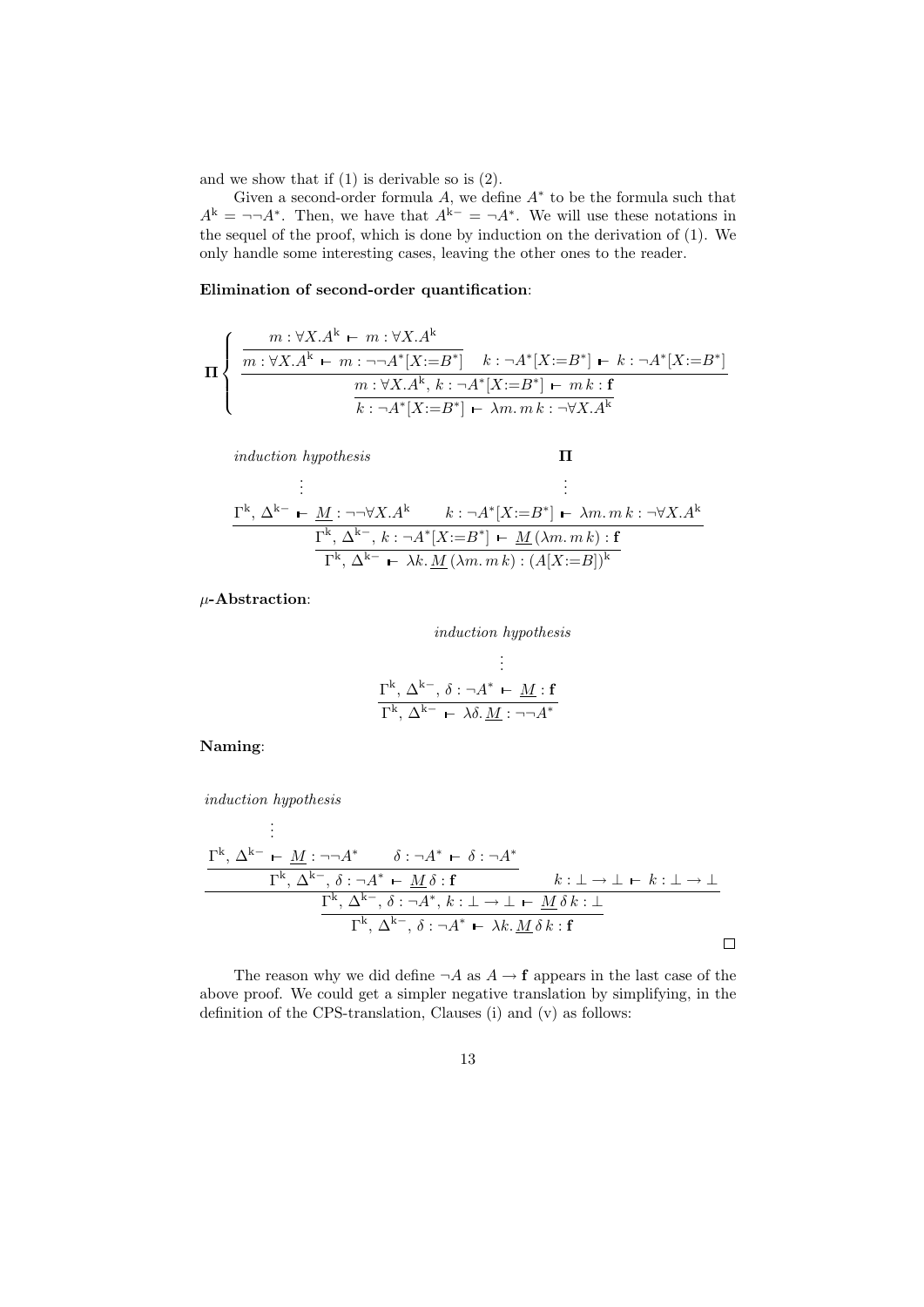$(i)$   $x = x;$ (v)  $[\delta] M = M \delta$ .

With this definition, however, Lemma 3.3 does not hold any more and therefore some sort of  $\eta$ -reduction would be needed.<sup>3</sup>

The well-typed terms of  $AF_2$  are normalizable [7]. Therefore, we get the following proposition as a corollary.

Corollary 5.3 (Normalization) Any well-typed  $\lambda \mu$ -term is normalizable.  $\Box$ 

#### 6 Conclusions

We have presented a CPS-translation of the  $\lambda \mu$ -calculus into the  $\lambda$ -calculus that satisfies translation and simulation properties similar to the ones introduced in [13]. As we pointed out in the introduction, this CPS-translation is general in the sense that it works for any (untyped)  $\lambda \mu$ -term. Moreover, it maps typed  $\lambda\mu$ -terms to typed  $\lambda$ -terms and this allows us to get the normalization of the typed  $\lambda \mu$ -calculus for free.

In [13], G. Plotkin also establishes indifference results with respect to callby-name and call-by-value strategies. We did not make such an analysis in this paper. Nevertheless, the reader familiar with [13], may check that all the  $\beta$ redexes that are contracted during the simulation of the evaluation of a  $\lambda \mu$ -term are in fact  $\beta_V$ -redexes. Therefore our work gives also an interpreter-independent operational semantics to the  $\lambda \mu$ -calculus. The interest of this result is not only theoretic. Indeed, the continuation passing style is a technique that is actually used in compiling [1].

Finally, we want to stress that the notion of continuation is not only syntactic and that it has been widely used for semantic purposes. While the work that we have presented in this paper remains merely syntactic, it can be the starting point of some semantic investigations of classical proofs. Indeed, our translation allows  $\lambda \mu$ -terms to be interpreted in  $\lambda$ -algebras.

## References

- 1. A. W. Appel. Compiling with continuations. Cambridge University Press, 1992.
- 2. F. Barbanera and S. Berardi. Continuations and simple types: a strong normalization result. In Proceedings of the ACM SIGPLAN Workshop on Continuations. Report STAN-CS-92-1426, Stanford University, 1992.
- 3. F. Barbanera and S. Berardi. Extracting constructive content from classical logic via control-like reductions. In M. Bezem and J.F. Groote, editors, Proceedings of the International Conference on Typed Lambda Calculi and Applications, pages 45–59. Lecture Notes in Computer Science, 664, Springer Verlag, 1993.

 $3$  This problem seems to have been overlooked in [13] where Theorem 6, as it is stated, fails